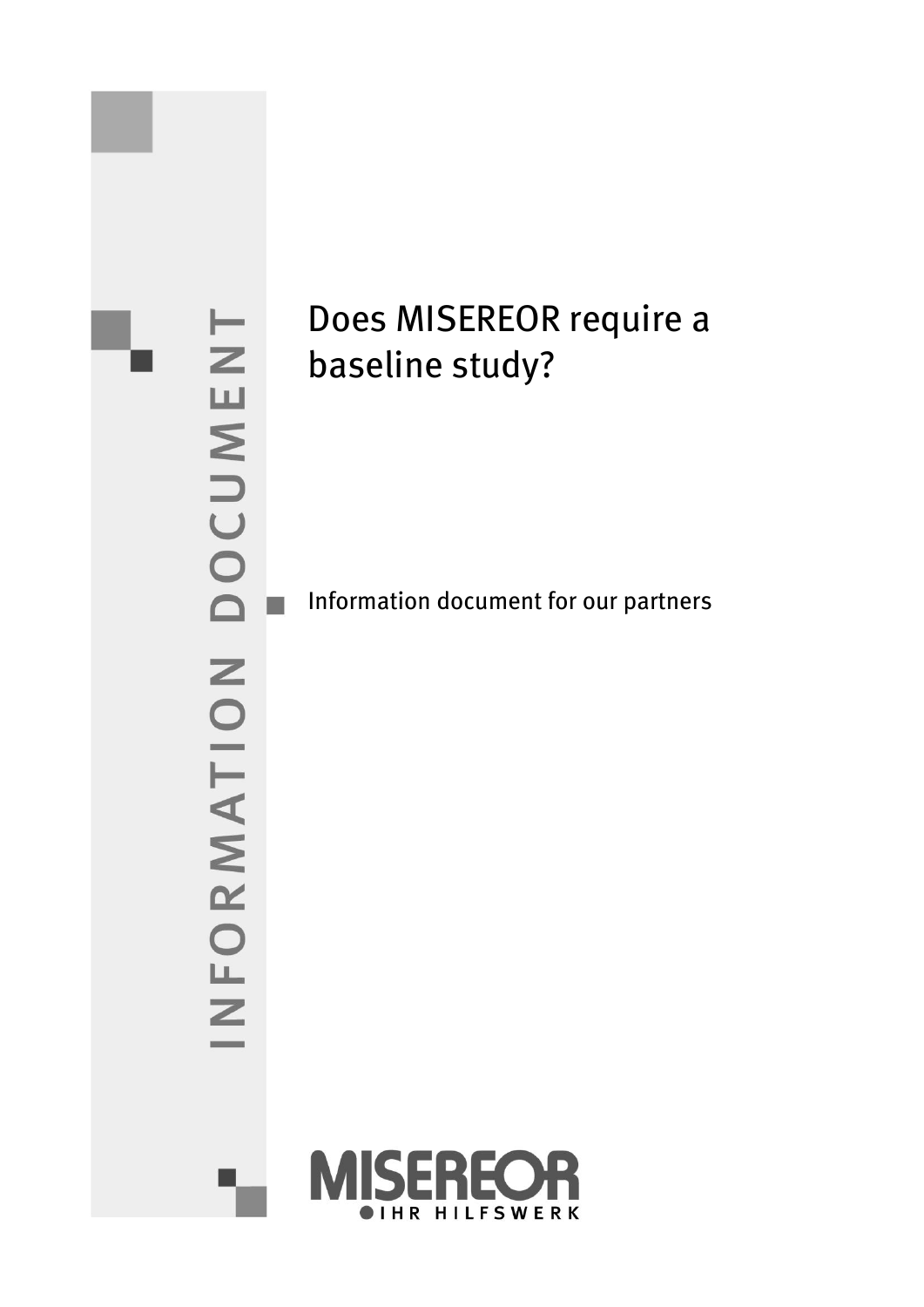Original German text by EQM, MISEREOR, January 2012 Translation by J D Cochrane & MISEREOR, February 2012 © Bischöfliches Hilfswerk MISEREOR e. V., Mozartstr. 9, 52064 Aachen, Germany, 2012 This document is made available to overseas partners for information and easy reference. Permission must be obtained for any other utilisation including duplication.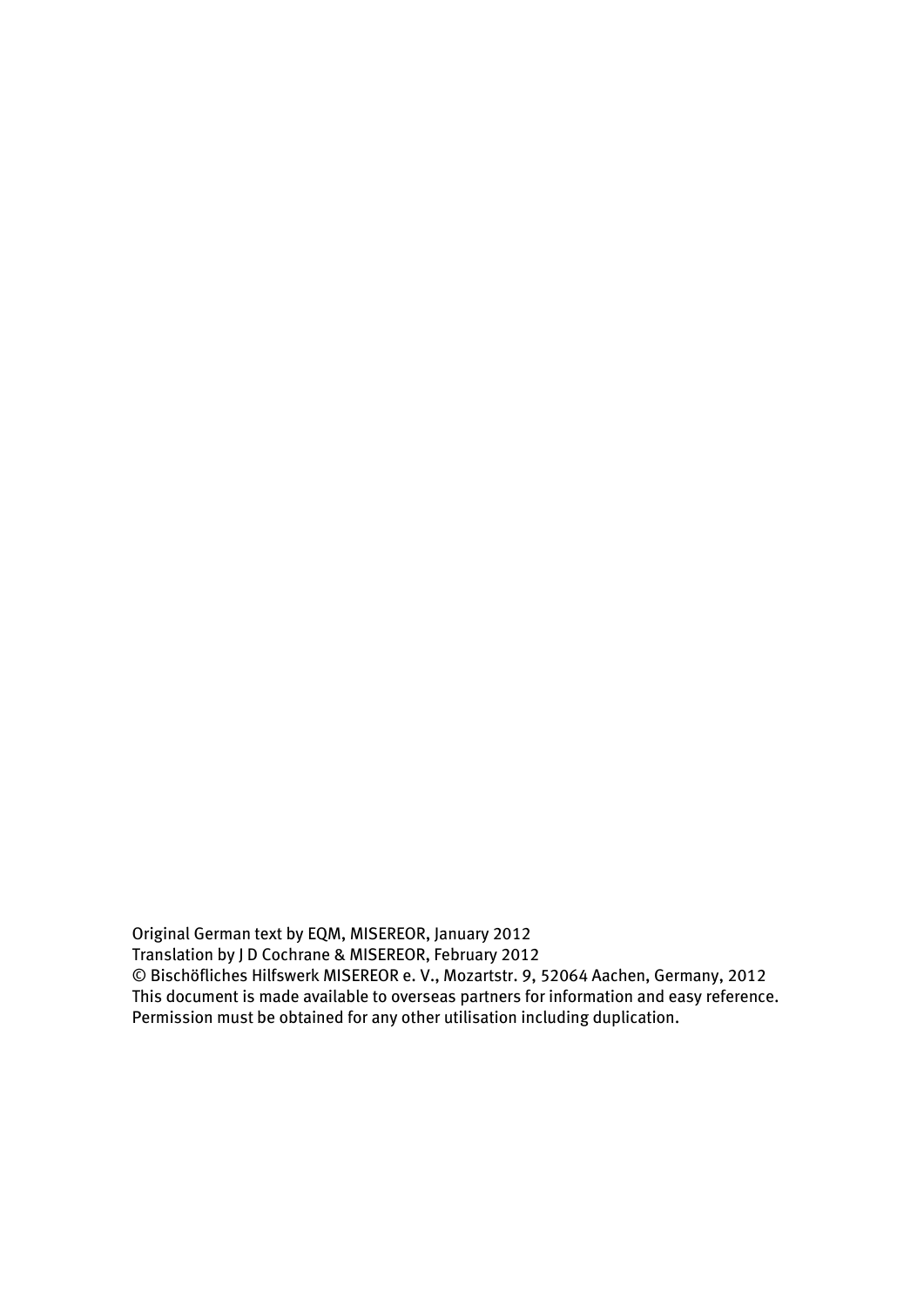This information document deals with a number of questions that arise in the general context of 'baselines'.

The term 'baseline' is usually understood to imply an extensive baseline study of the status quo in a project region conducted before or during project planning. It might cover numerous aspects: target group needs, distribution of the target group by region, contextual information, situation analyses etc. These studies are usually conducted by external consultants, and are often comparatively timeconsuming and costly.

MISEREOR, on the other hand, does not wish to focus on expensive studies. We prefer to advocate a careful, **participatory** approach to project planning in which the beneficiaries are actively involved from the outset, and in which the information is collected that can later be used to assess the outcomes and impacts of the project. In other words, rather than commissioning extensive studies, MISEREOR prefers to speak of gathering 'baseline values'. Not infrequently, involving the beneficiaries in the planning process leads to these actors themselves seeing things in a new light, giving them a more self-assured understanding of their role in the project and their personal objectives.

The present information document will define in more detail this notion of baseline values. It will also discuss what role baseline values should play within a planning, monitoring and evaluation (PM&E) system, and how these data can be collected.

### *1. What are baseline values? Why do you need them?*

Identifying/recording baseline values is closely linked to planning and describing project objectives and indicators. Whenever any project is being planned, it is first of all necessary to ask: what is the status quo in the region or area where we intend to work? And secondly: what do we wish to change and what are we able to change there through our project? This change, i.e. the intended effects, should be described in the project objectives, and monitored or measured using indicators. In order to be able to verify at the end of a project whether the desired changes have actually occurred, we need baseline values. These enable us to compare the status quo before and after the project in relation to the formulated project objectives and their indicators.

### Example 1:

**Project objective**: The food situation in farming households in region XY has improved by the end of the project.

**Alternative indicator 1**: The households receiving extension services in region XY have obtained a yield of at least 2.5 tonnes of maize per hectare by the end of the project.

### **(Baseline value at launch of project: 2 tonnes per hectare)**

or

**Alternative indicator 2**: The households receiving extension services in region XY have increased their maize yields by an average of 25 % by the end of the project**.**

### **(Baseline value at launch of project: 2 tonnes per hectare)**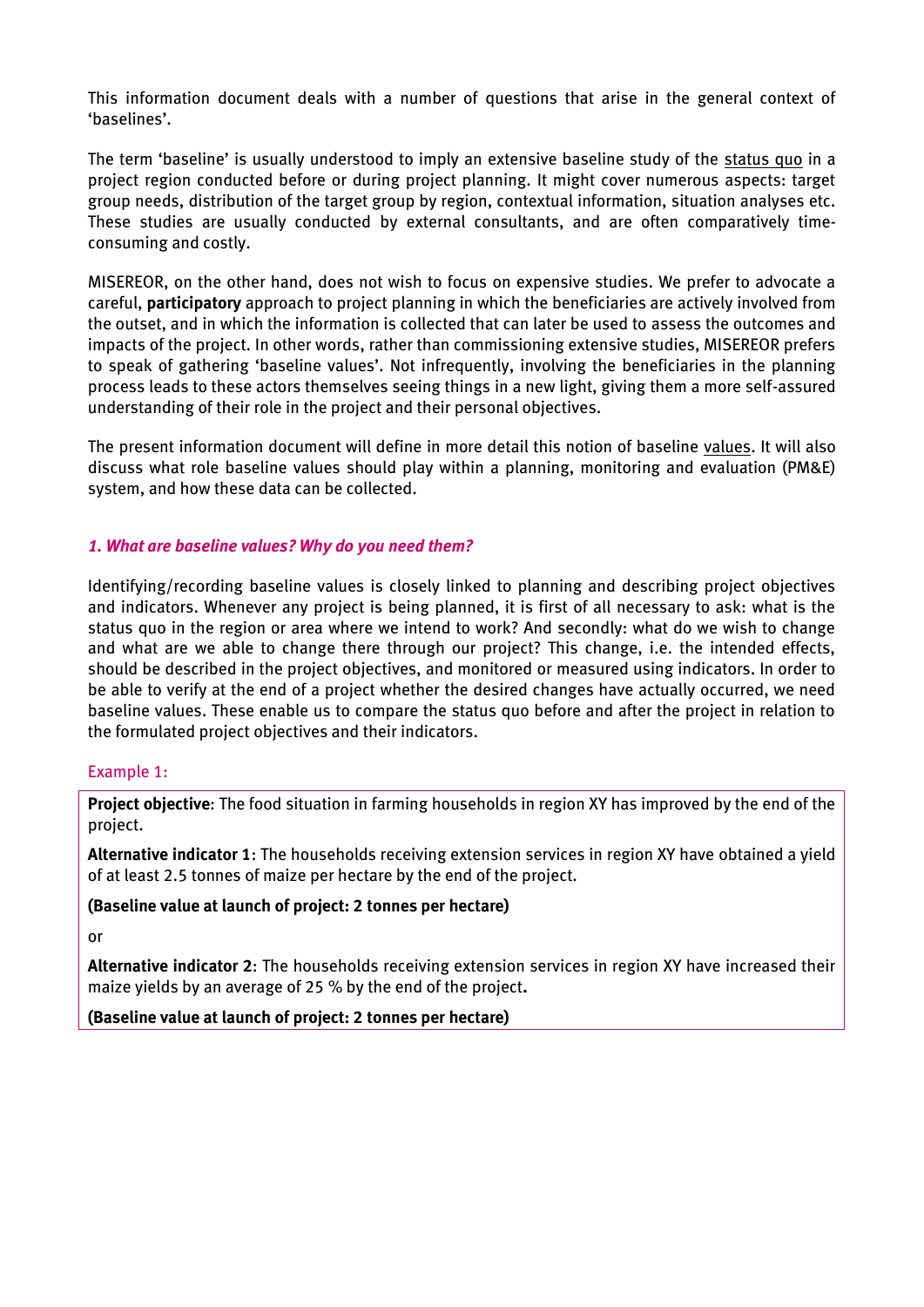This example clearly demonstrates that

- without baseline values realistic planning is difficult. With respect to indicator 1 this means that a yield of 2.5 tonnes of maize per hectare indeed represents a positive change as at the beginning of the project yields were below 2.5 tonnes. If, however, at the beginning of the project yields would already have been at 2.5 tonnes of maize per hectare or higher, then the target would have been met already at that point.
- without baseline value for indicator 2, it will not be possible to say at the end of the project when or whether the increase of 25 % was achieved.

### Example 2:

**Project objective:** Women in the 20 villages of region XY actively participate in decision-making processes concerning village development (village development plans)<sup>1</sup>.

**Indicator 1:** By the end of the project 30 % of seats on each 'village development committee' are occupied by women.

**(Baseline values at launch of project: village 1: 1 seat out of 10 = 10 %, village 2: 3 seats out of 15 = 20 %, etc.)**

Indicator 2<sup>2</sup>: By the end of the project, 70% of the men in the respective 'village development committees' see the female members as a valuable and indispensable part of decision-making processes.

# **(Baseline values at launch of project: village 1: 9 men, 2 of whom share this view = approx. 20 %, etc.)**

or

**Indicator 3:** In the 20 villages, an average of 30 % of the activities/measures in the village development plans that are realised can be traced back to proposals made or initiatives launched by women.

### **(Baseline values at launch of project: village 1: 1 out of 10 proposals = 10 %, village 2: none of the 12 proposals = 0 %, etc.)<sup>3</sup>**

Consequently, baseline values are necessary in order to a) describe the planned changes, b) monitor and assess the changes that do occur, and c) report on these changes as part of the formal reporting process.

## *a) Planning*

j

Any project aims to benefit particular people in a defined region. Within that project region, however, there may be different relations of ownership and needs, as well as various groups, some of whom are part of the project, but some of whom do not fit into it (e.g. because they are too well off). Since funds are limited, a choice has to be made as to who and what the project can support, and who and what it cannot. Therefore, when the project is being planned or launched, data should be available that document the situation of the beneficiaries at the outset of the project in relation to the project objectives and their respective indicators. These data serve several purposes:

 $<sup>1</sup>$  This objective presupposes that village development committees exist and are operational.</sup>

<sup>&</sup>lt;sup>2</sup> For this indicator it is necessary to devise an appropriate method for surveying men's attitudes toward women in political decision-making processes. It is helpful to ask what 'valuable' and 'indispensable' might mean (to the men) in this context. On this basis it might then for instance be possible to develop a questionnaire or structured interview.

 $3$  To obtain a percentage which is meaningful in a given context it is important at the same time to determine the total number of activities/initiatives realised.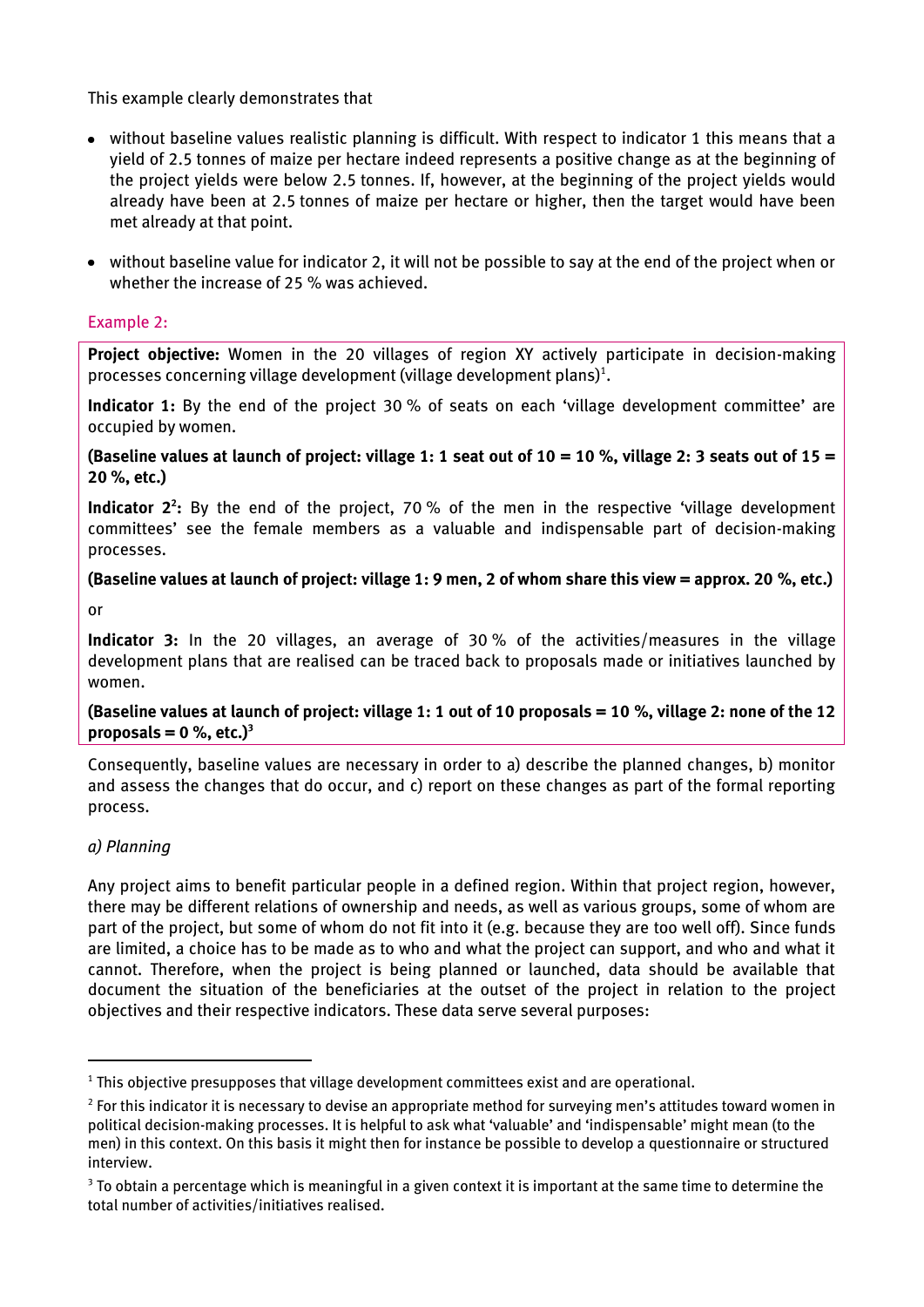- First of all they provide an indication of who will be supported, i.e. they indicate the beneficiaries  $\bullet$ selected.
- They also enable both the project and MISEREOR to assess the project objectives: are these realistic or are they too ambitious?

### *b) Monitoring*

Secondly they also serve as a basis for subsequent project monitoring. By comparing monitoring data with the baseline values, a project is able to determine how behaviour has changed and to what extent things are moving in the direction of the objectives.

### *c) Reporting to MISEREOR/assessing the success of the project*

Finally, the baseline values are an important source of information for the indicators contractually agreed with MISEREOR. These indicators, which become legally binding in the project contract, are assessed when the project is completed. This provides one basis for measuring the changes brought about, and thus the success of the project. The relevant baseline values should be included in the annual narrative reports, in order to back up the comments contained therein on the changes observed.

Indicators and the baseline values to which they relate should meet four key criteria:

- They should describe how the changes can be monitored or measured.  $\bullet$
- They should relate to a project objective.  $\bullet$
- They should be as specific and clear as possible.  $\bullet$
- Project personnel or beneficiaries should be able to measure them directly without excessive labour or cost.

### *2. When do you obtain baseline data? How do you obtain them?*

To collect baseline data it is not necessary to conduct a large-scale study. The information can be gathered in the course of participatory planning, or during the initial monitoring phase of projects that are already ongoing. In projects where a more extensive baseline study is, however, carried out it makes sense to obtain the baseline values as part of the study.

During participatory planning, there are several points at which you can hold interviews or discussions with the beneficiaries in order to obtain the baseline data. This is illustrated in the graphic below: